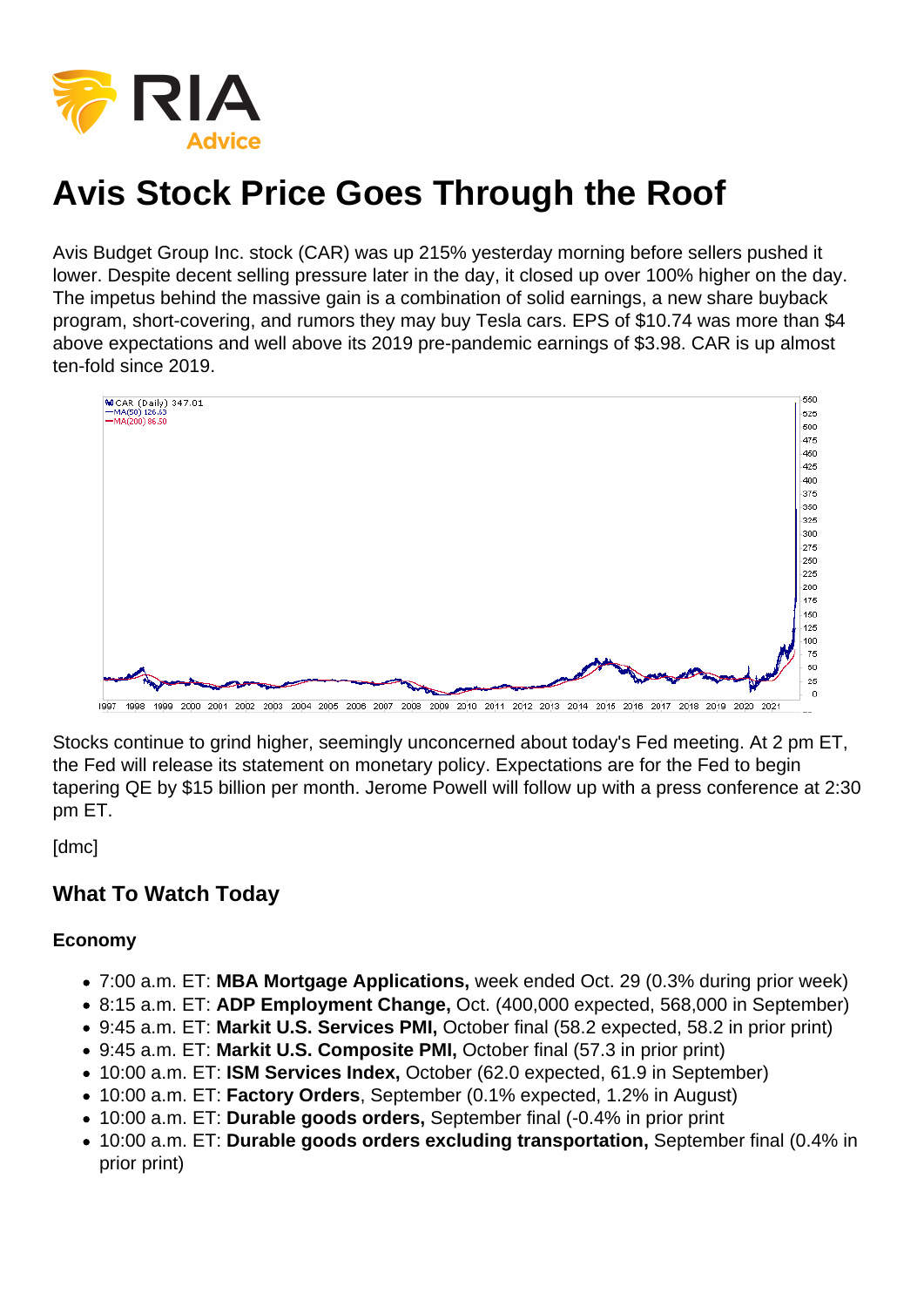- 10:00 a.m. ET: Non-defense capital goods orders excluding aircraft, September final (0.8% in prior print)
- 2:00 p.m. ET: Federal Open Market Committee monetary policy decision

# Earnings

Pre-market

- 6:30 a.m. ET: Humana ( [HUM](https://finance.yahoo.com/quote/HUM)) to report adjusted earnings of \$4.69 per share on revenue of \$20.85 billion
- 6:30 p.m. ET: CVS Health Corp. ( [CVS\)](https://finance.yahoo.com/quote/CVS) to report adjusted earnings of \$1.78 per share on revenue of \$70.48 billion
- 7:00 a.m. ET: Discovery Inc. ( [DISCA](https://finance.yahoo.com/quote/DISCA)) to report adjusted earnings of 43 cents per share on revenue of \$3.15 billion
- 7:00 a.m. ET: The New York Times ([NYT](https://finance.yahoo.com/quote/NYT)) to report adjusted earnings of 20 cents per share on revenue of \$499.14 million
- 7:00 a.m. ET: Norwegian Cruise Line Holdings ( [NCLH\)](https://finance.yahoo.com/quote/NCLH) to report adjusted losses of \$1.96 per share on revenue of \$265.89 million
- 7:00 a.m. ET: Marriott International ([MAR](https://finance.yahoo.com/quote/MAR)) to report adjusted earnings of 99 cents per share on revenue of \$3.77 billion
- 7:30 a.m. ET: Sinclair Broadcast Group ( [SBGI\)](https://finance.yahoo.com/quote/SBGI) to report adjusted losses of \$1.10 per share on revenue of \$1.58 billion

Post-market

- 4:00 p.m. ET: Booking Holdings ([BKNG\)](https://finance.yahoo.com/quote/BKNG?p=BKNG&.tsrc=fin-srch) to report adjusted earnings of \$32.23 per share on revenue of \$4.30 billion
- 4:00 p.m. ET: Qorvo ( [QRVO](https://finance.yahoo.com/quote/QRVO)) to report adjusted earnings of \$3.26 per share on revenue of \$1.25 billion
- 4:00 p.m. ET: Electronic Arts ( [EA\)](https://finance.yahoo.com/quote/EA) to report adjusted earnings of \$1.17 per share on revenue of \$1.76 billion
- 4:00 p.m. ET: Qualcomm ( [QCOM](https://finance.yahoo.com/quote/QCOM)) to report adjusted earnings of \$2.26 per share on revenue of \$8.86 billion
- 4:05 p.m. ET: Vimeo ( [VMEO](https://finance.yahoo.com/quote/VMEO)) to report adjusted losses of 10 cents per share on revenue of \$99.85 million
- 4:05 p.m. ET: Roku ( [ROKU](https://finance.yahoo.com/quote/ROKU)) to report adjusted earnings of 9 cents per share on revenue of \$681.13 million
- 4:05 p.m. ET: Etsy ([ETSY](https://finance.yahoo.com/quote/ETSY)) to report adjusted earnings of 67 cents per share on revenue of \$519.00 million
- 4:05 p.m. ET: GoDaddy ([GDDY\)](https://finance.yahoo.com/quote/GDDY) to report adjusted earnings of 39 cents per share on revenue of \$945.18 million
- 4:05 p.m. ET: Take-Two Interactive Software ( [TTWO\)](https://finance.yahoo.com/quote/TTWO) to report adjusted earnings of \$1.36 per share on revenue of \$865.95 million
- 4:15 p.m. ET: The Allstate Corp. ([ALL](https://finance.yahoo.com/quote/ALL)) to report adjusted earnings of \$1.60 per share on revenue of \$11.78 billion
- 4:15 p.m. ET: MGM Resorts International ( [MGM\)](https://finance.yahoo.com/quote/MGM) to report adjusted losses of 3 cents per share on revenue of \$2.41 billion
- $\bullet$  4:15 p.m. ET: Marathon Oil Corp. ([MRO\)](https://finance.yahoo.com/quote/MRO) to report adjusted earnings of 32 cents per share on revenue of \$1.32 billion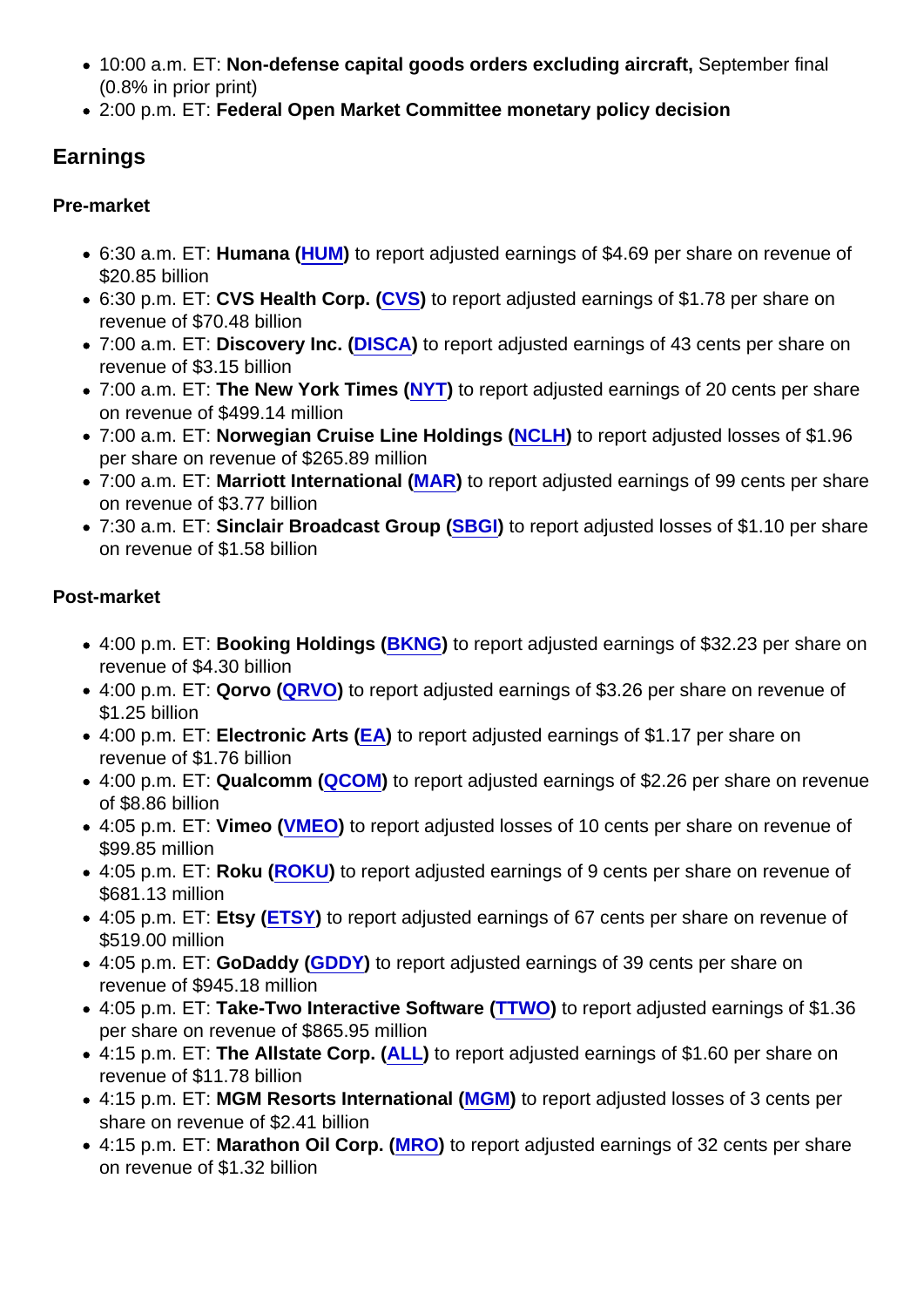### Taking Some Profits

As noted in yesterday's ["3-minute" video,](https://youtu.be/YrotkC8rafU) the market is now back to extreme overbought and extended levels. With volume weak, and our money-flow signal close to triggering, a pull-back over the next four weeks would not be surprising. Such a pullback would also set the market up for the traditional year-end "Santa Rally."

As such, we are now beginning to raise some cash by taking profits out of our most egregiously extended positions.

In our equity model, we reduced our holdings slightly in F, NVDA, ALB, and NFLX. Those positions were reduced to their respective model weights. We also sold all of SBUX after it violated our stop-loss levels.

In the sector ETF model, we reduced LIT by 0.5% as it is as overbought as ALB in the equity model. However, despite the reduction, we remain overweight in the basic materials sector.

Equity Model

- Reduced to model weight F, NVDA, ALB, and NFLX
- Sold 100% of SBUX

ETF Model

• Reduced LIT by 0.5% of the portfolio weight.

You can follow all of our trades and receive real-time alerts at [RIAPRO.NET](https://riapro.net/home)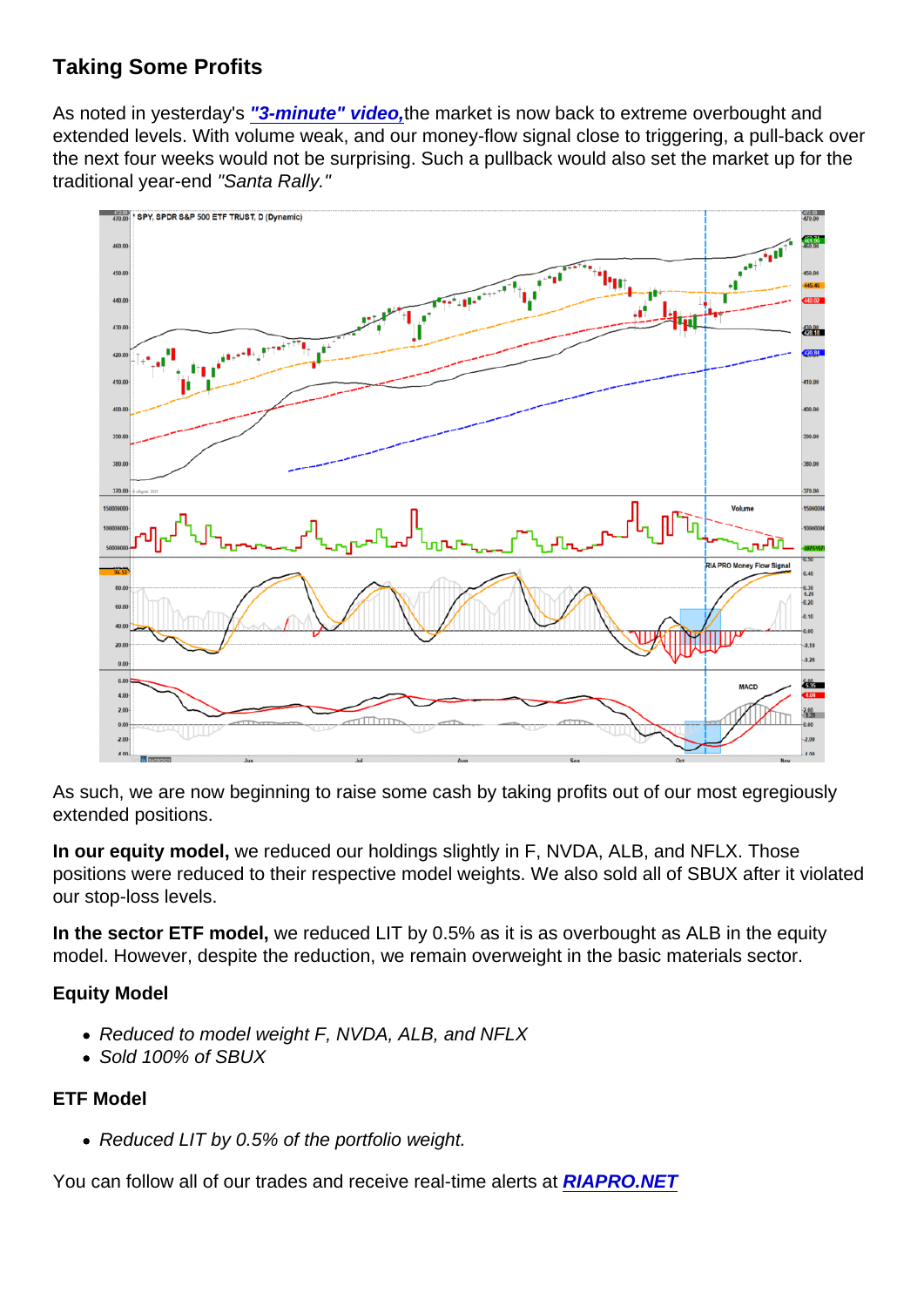#### **Hertz**

Hertz, who is supposedly buying Tesla's cars, has doubled since late September. We say "supposedly" because of the tweet below from Elon Musk. It is worth noting two things in his tweet. First, there is no signed contract to buy cars between Hertz and Tesla. Second, if they do agree, Hertz will be paying retail prices for the cars, not discounted prices as is customary for a large fleet purchase.

Public Storage ( [PSA\)](https://riapro.net/charts/PSA) Earnings

[PSAr](https://riapro.net/charts/PSA)eported third-quarter earnings Monday after the close. Funds From Operations (FFO) of \$3.42 beat expectations of \$3.22 thanks to a 20.8% YoY increase in net operating income. Revenue of \$894.9M (+21.8% YoY) also beat the consensus of \$858.8M. A 14% increase in samestore sales combined with a 6.2% decrease in same-store direct operating costs drove the positive results.

PSA entered an agreement during the quarter to purchase an All Storage portfolio for \$1.5B. Of 56 properties acquired, 52 are in the high-growth Dallas-Fort Worth market. Management expects the acquisition to be immediately accretive to FFO/share with acceleration through 2025. The stock is trading 2% higher today following the upbeat earnings announcement. We hold a 2% position in the Equity Model.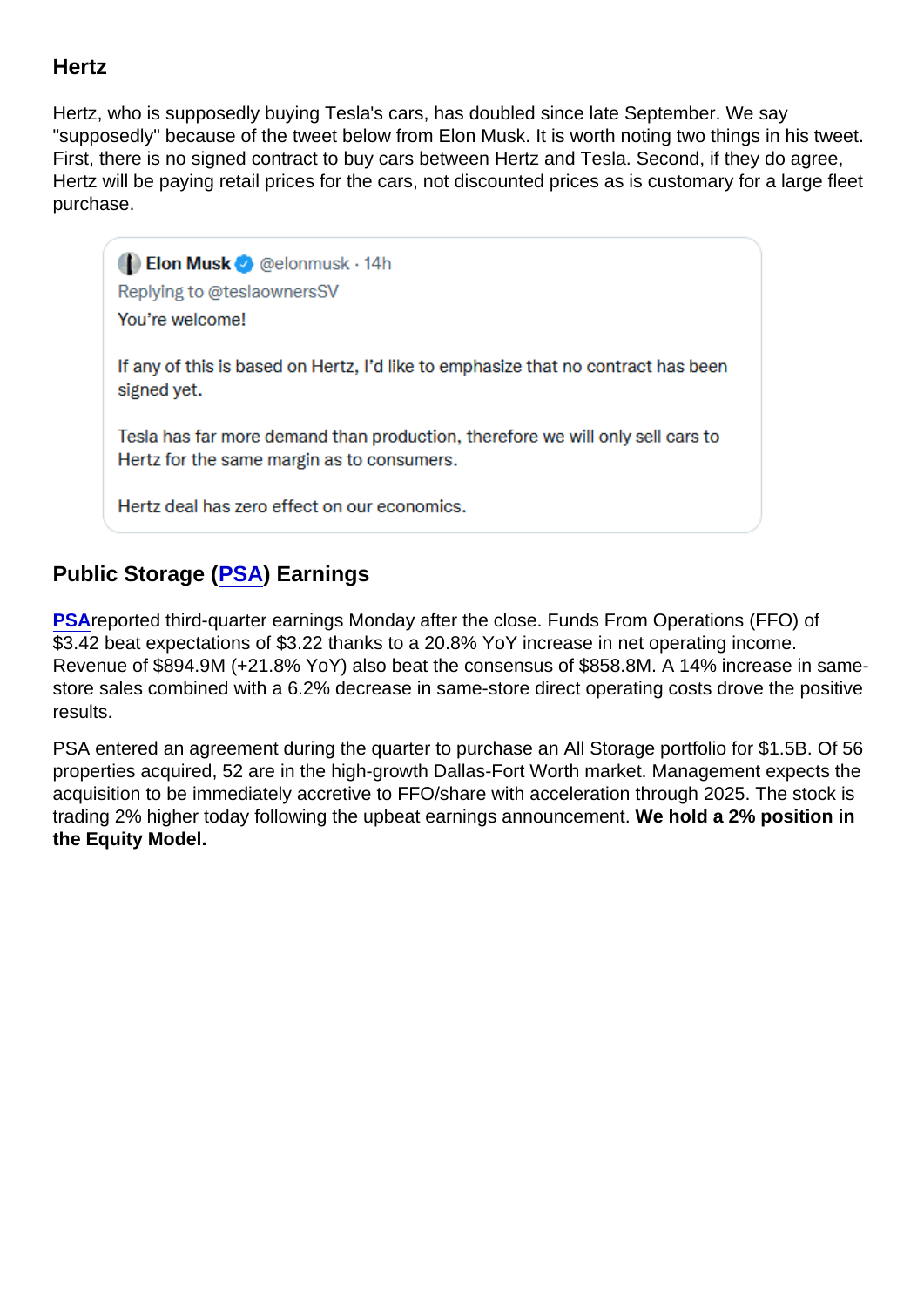[Market Winners and Losers](https://youtu.be/YrotkC8rafU)

Another Feat for the Bull Market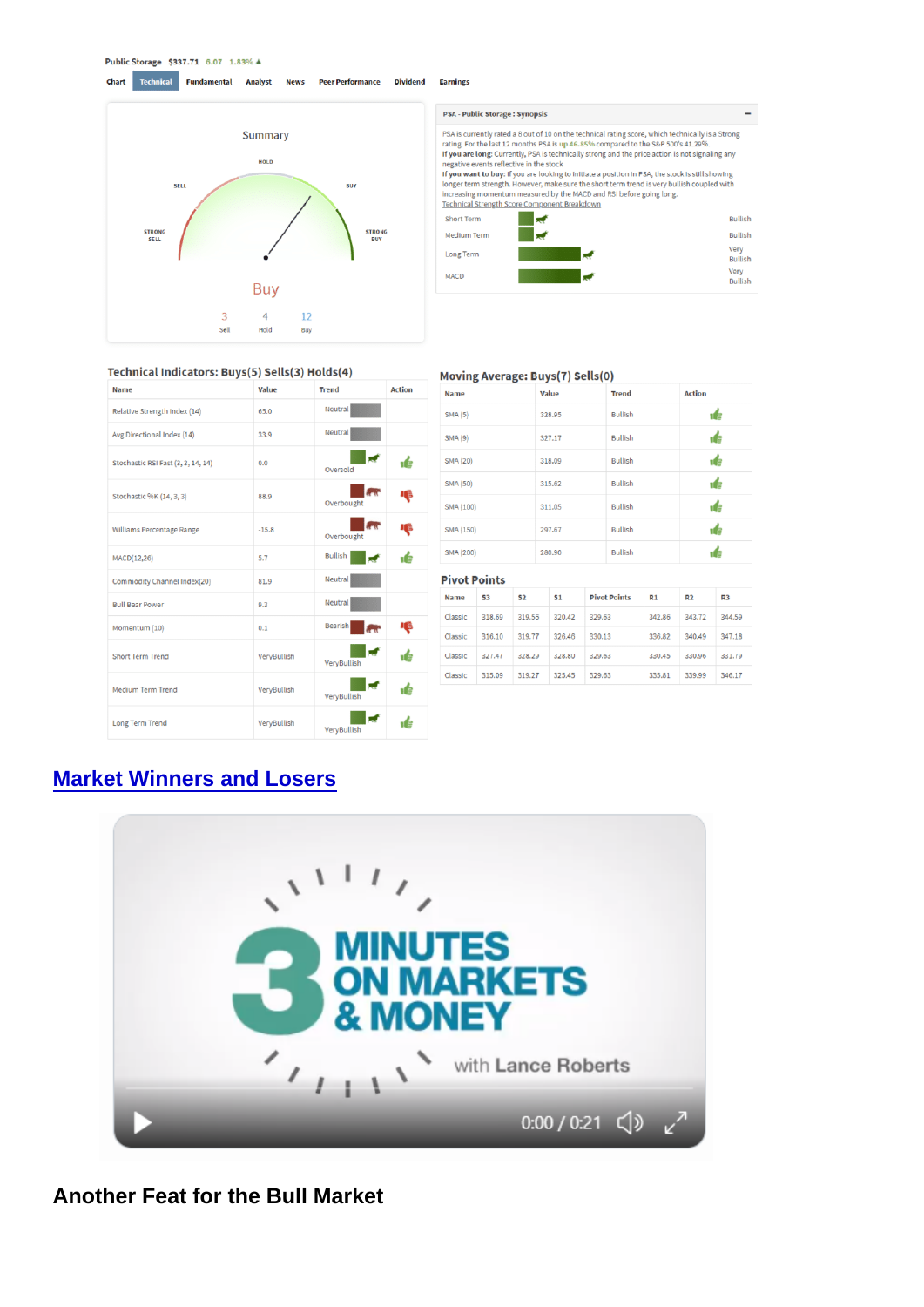The LPL graph below shows, thus far, in 2021, the S&P 500 hit a new record high each month. If it can register another high in December, it will join 2014, as the only year since at least 1928 to have all 12 months set a record high.

Bullish Bears

The market is so bullish that even the bears are bullish. The graph and commentary below show that, per the NAAIM survey of active investment professionals, bearish managers have about 50% exposure to stocks on average. That figure is tied for the most significant allocation since the pandemic started.

Manufacturing and Yields